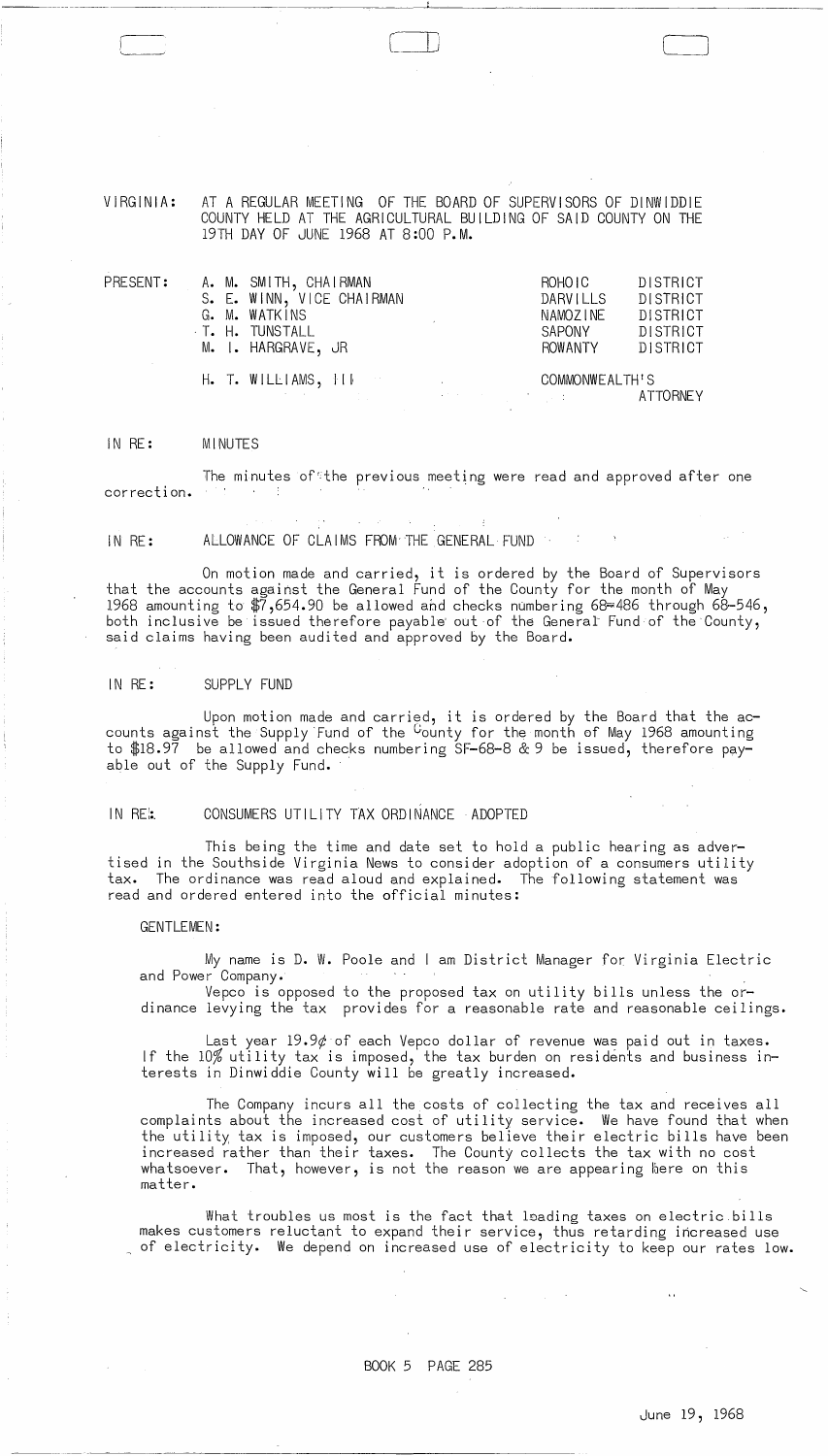The tax is also a deterrent to new industry locating in any county **im**posing **it.** Other things being equal, any industry using a substantial amount of electricity will seek a location where the ;utility tax is not imposed or, if imposed, reasonable ceilings are placed on the application of the tax.

We believe a reasonable ceiling should be placed on the application of the tax to the monthly bill of any commercial or industrial customer in order not to deter industry and commerce from locating in Dinwiddie County.

We also believe a reasonable ceiling should be placed on the monthly bills of residential customers in order not to discourage increased use of electric service. Expansion of electric service helps not only VEPCO, but also other industry and commerce, including electric applicance dealers and electrical contractors in Dinwiddie County.

In conclusion, we feel that, if the Board of Supervisors believes the tax must be imposed, then we ask that the lowest rate  $_{\beta}$ ossible in combination with the lowest possible ceilings on the application of the tax to customers' bills be incorporated in the ordinance.

After more discussion Mr. Winn moved the consumers utility tax ordinance be adopted as read. Mr. Watkins seconded the motion. Said motion was carried, all members voting "aye" and the following ordinance was adopted:

> AN ORDINANCE LEVYING A TAX ON PURCHASES OF UTILITY SERVICE, FIXING THE AMOUNT OF TAX, PROVIDING FOR ITS COLLECTION AND PRESCRIBING PENALITIES FOR THE VIOLATION OF THIS ORDINANCE.

WHEREAS, in order to provide increased public revenues, it is deemed necessary by the County of Dinwiddie, to levy a tax on purchases of utility ser-VIces.

NOW THEREFORE, BE IT ORDAINED BY THE BOARD OF SUPERVISORS OF DINWIDDIE COUNTY:

Section **1.** The following words and phrases when used in this ordinance shall for the purpose of this ordinance have the following respective meanings, except where the context clearly indicates a different meaning.

(a) PERSON. The word "person" shall include individuals, firmss partnerships, associations, corporations and combinations of individuals of whatever form and character.

(b) UTILITY SERVICES. The phrase "utility services" shall include local exchange telephone service, electrical service, and gas service, furnished within the boundaries of the County of Dinwiddie.

(c) PURCHASER. The word "purchaser" shall include every person who purchases a utility service.

(d) SELLER. The word "seller" shall include every person who sells or furnishes a utility service.

(e) RESIDENTIAL USER. The term "residential user" shall mean the owner or tenant of private residential property who pays for utility service in or for said property.

(f) COMMERCIAL OR INDUSTRIAL USER. The term "commercial or industrial user! shall mean the owner or tenant of property used for commercial, industrial and albeother purposes, who pays for utility service for said property.

 $\langle \sigma \rangle$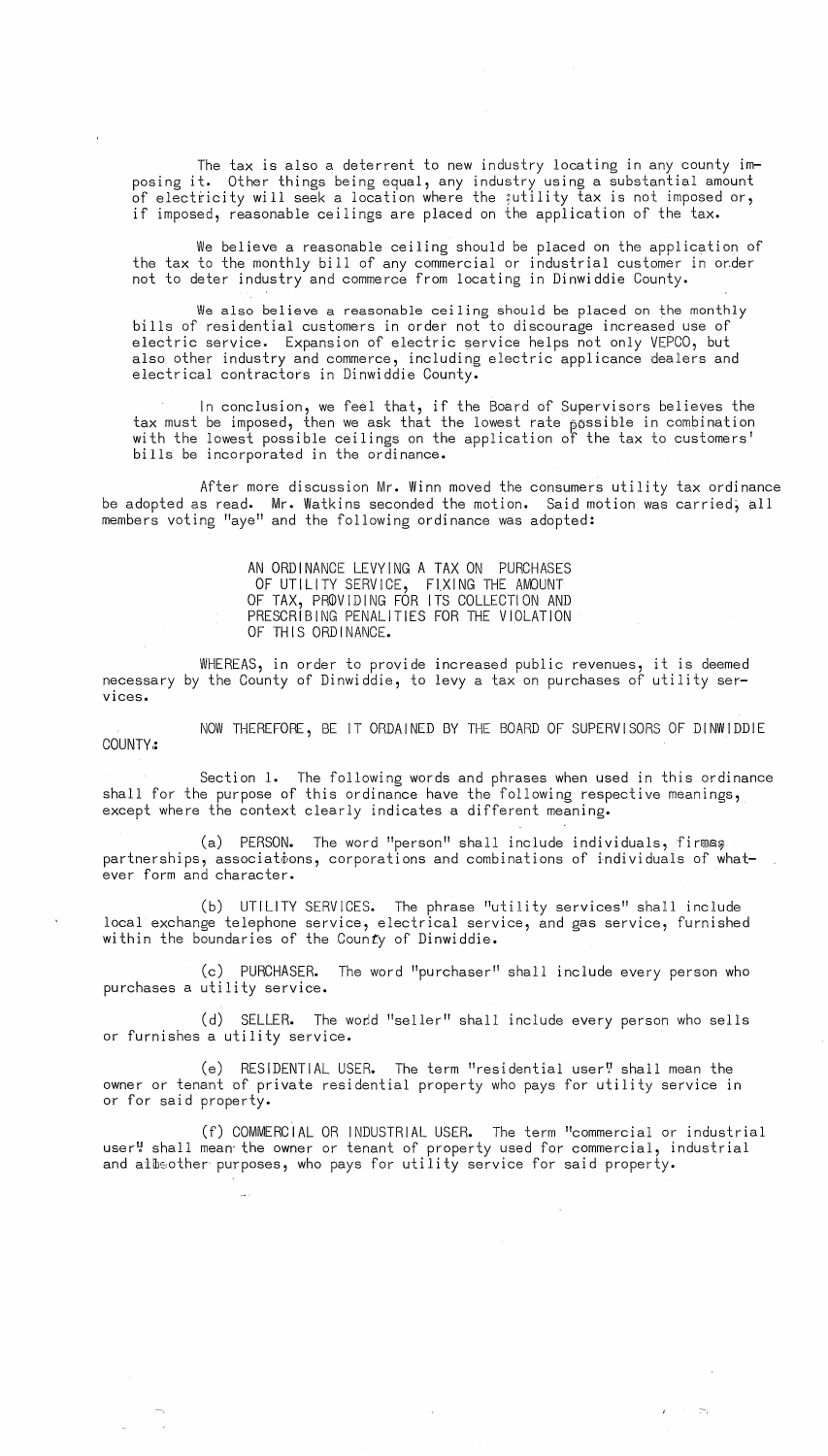Section 2. There is hereby imposed and levied by the County of Dinwiddie upon each and every purchaser of a utility service, a tax in the amount of ten per centum (10%) of the charge (Exclusive of any Federal Tax thereon) made by the seller against the purchaser with respect to each utility service, which tax in every case shall be collected by the seller from the purchaser and shall be paid by the purchaser unto the seller for the use of the County-of Dinwiddie at the time the purchase price or such charge shall become due and payable under the agreement between the purchaser and the seller. Provided, however, that in case any monthly bill submitted by any seller for residential service shall exceed Ten Dollars ( $$10.00$ ) for a residential user, there shall be no tax computed on so much of said bill as shall exceed Ten Dollars (\$10.00); except that there shall be no tax computed on bills submitted for electric service for heating water and space heating where a separate meter is used solely for water heating and space heating service or on bills submitted for unmetered electric service. in the case of any apartment house or other multiple family dwelling using gas service through\* a master meter or master meters, the sum of Ten Dollars  $(\text{$10.00$})$  shall be multiplied by the number of dwelling units served, and for electric service the sum of Ten Dollars (\$10.00) shall be multiplied by the number of dwelling units served. In case any monthly bill submitted by any seller for commercial or industrial service shall exceed One Hundred Dollars .(\$100.00) these shall be no tax computed on so much of said bill as shall exceed One Hundred!Dollars (\$100.00). Provided further, that there shall be no tax computed on bills submitted on sales of utility service for resale. Bills shall be considered monthly bills if submitted twelve (12) times per year for periods of approximately one month each.

-~--~~~---~~~-------------------------"'--------------~----------

 $\Box$ 

Section 3. In all cases where the seller collects the price for utility services other than on a monthly basis, the tax hereby imposed and levied may be computed on the aggregate amount of purchases during the period billed for, pro vided that the amount of tax to be collected shall be the nearest whole cent to the amount computed, and such tax shall not exceed the sum of One Dollar ( $$1.00$ ) for residential user of electricity, gas or telephone service, or Ten Dollars (\$10.00) for commercial or industiial users, multiplied by the number of months, or portion thereof, covered by bill. thereof, covered by bill.  $\sim 40\%$ rini sa

Section 4. it shall be the duty of every seller in acting as the tax collecting medium or agency for the County of Dinwiddie to collect from the purchaser for the use of the County the tax hereby imposed and levied at the time of collecting the purchase price charged, and the taxes collected during each calendar month shall be reported by each seller to the Commissioner of 'Revenue and each seller shall remit the amount of tax shown by said report to have been collected to the County Treasurer on or before the last day of the first calendar ;month thereafter, together with the name and address of any purchaser who has refused to pay his tax. The required reports shall be in the form prescribed by the Commissioner of the Revenue. The tax levied or imposed under this ordinance with respect to the purchase of any utility service, shall be come effective on charges first appearing on bills rendered on July 1, 1968, and thereafter.

Section 5. Each and every seller shall keep complete records showing all purchases in the County, which records shall show the price charged against each purchaser with respect to each purchase, the date thereof, and the date of payment thereof, and the amount of tax imposed hereunder, and such records shall be kept open for inspection by the duly authorized agents of the County at reasonable times, and the duly authorized agents of the County shall have the right, power and authority to make transcripts thereof.

Section 6. The United States of America, the State of Virginia and the political subdivisions, boards, commissions and authorities thereof, are hereby exempted from the payment of the tax imposed and levied by this ordinance with respect to the purchase of utility services used by such governmental agencies.

Section 7. The tax hereby imposed and levied on purchasers wi th respect to local exchange telephone service shall apply to all charges made for local exchange telephone service, except local messages which are paid for by inserting coins in coin operated telephones.

Section 8. The tax hereby imposed and levied shall not apply to the purchase of bottled gas.

BOOK 5 PAGE 286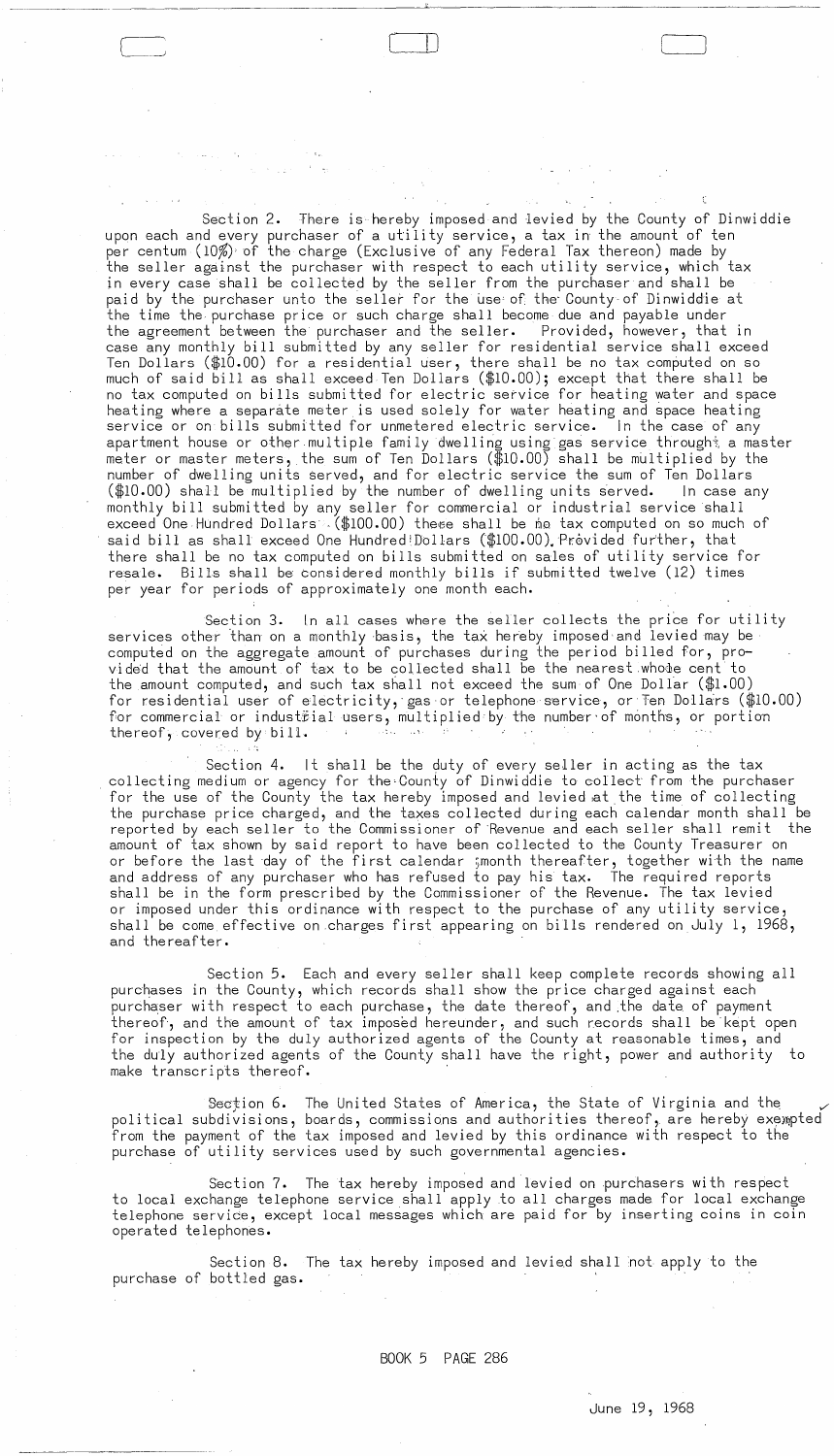Section 9. The County Treasurer may extend, for good cause shown, the time of filing any return required to be filed by the provisions of this ofdihance; provided, however, no such extension shall exceed a period of ninety days.

Section 10. Any purshcase failing, refusing or negelecting to pay the tax hereby imposed or levied and any seller .violating the provisions hereof, and any officer, agent or employee of ;any seller violating the provisions hereof, shall upon convictions, be subject to a fine of not more than Twenty-Five Dollars (\$25.00). Each failure, refusal, neglect or violation and each day's continuance thereof, shall constitute a separate offense.

Section 11. Upon passage this ordinance becomes effective 12:01 A.M. July 1, 1968.

### IN RE: BUDGET 1968-69 ADOPTED

This being the date and time set to hold a public hearing to consider adoption of an annual budget for fiscal planning purposes and information as advertised in the Southside Virginia News. It appeared to the Board no one appeared to make comments or suggestions.

Mr. Watkins moved the advertised budget be adopted for the year 1968- 69. Mr. Tunstall seconded. Motion was carried. (The Budget as approved appears on page 281 of this book).

### IN RE: TAX LEVY RATE FOR 1968

l.<br>.

Upon motion made by Mr. Tunstall, seconded by Mr. Hargrave and carr ied.

BE IT RESOLVED AND ORDERED by the Board of Supervisors of the County of Dinwiddie, Virginia, that there be, and is hereby levied, for the year 1968, a tax of \$3.00 per one hundred dollars of assessed valuation on all taxable real estate located in this County,and that there be, and is hereby levied for the year 1968, a tax of \$3.00 per one hunred dollars of assessed valuation of all taxable machinery and tools located in this County on January 1, 1968, and that there be, and is hereby levied, for the year 1968 a tax of \$3.00 per one hundred dollars of assessed valuation. of all taxable tangible personal property located in this County on January 1, 1968, the respective levies hereby ordered being also applicable to the real estate and tangible personal property of publice service corporations, based upon the assessment thereof fixed by the State Corporation Commission and duly certified.

# IN RE: DINWIDDIE COUNTY CIVIC LEAGUE

Mr. Ralph A. Shands, President of the Dinwi'ddie County Civic League read the following statement:

"We are aware that the members of the Board of Supervisors of our County are men of integrity with a deep concern for the educational well-being of all the people in the County, and we feel that we share in your zeal for this great undertaking; that of education in Dinwiddie County.

"As we view the educational situation in our County, we are dissatisfieddwith the potential lost of federal funds for education. The news media has stated that 98 per cent of the people in Dinwiddie County are satisfied with the present school situation, but we are sure that this is an erroneous statement. Therefore, we are requesting reasons for the County being placed on the deferred list.

"In the light of the foregoing statements, it is our thinking that the leadership of the County should take whatever steps necessary to regain our pqsition with the Department of Health, Education and Welfare in order to insure the retention of funds so that education may move forward in the County without further disturbance"

 $\hat{E}^{(1)}$  and  $\hat{E}^{(2)}$ 

~here was lengthy discussion concerning the anticipated cut off of federal funds and the freedom of choice method of desegregation of the schools.

The Chairman stated these problems should be brought before the School Board. No action was taken.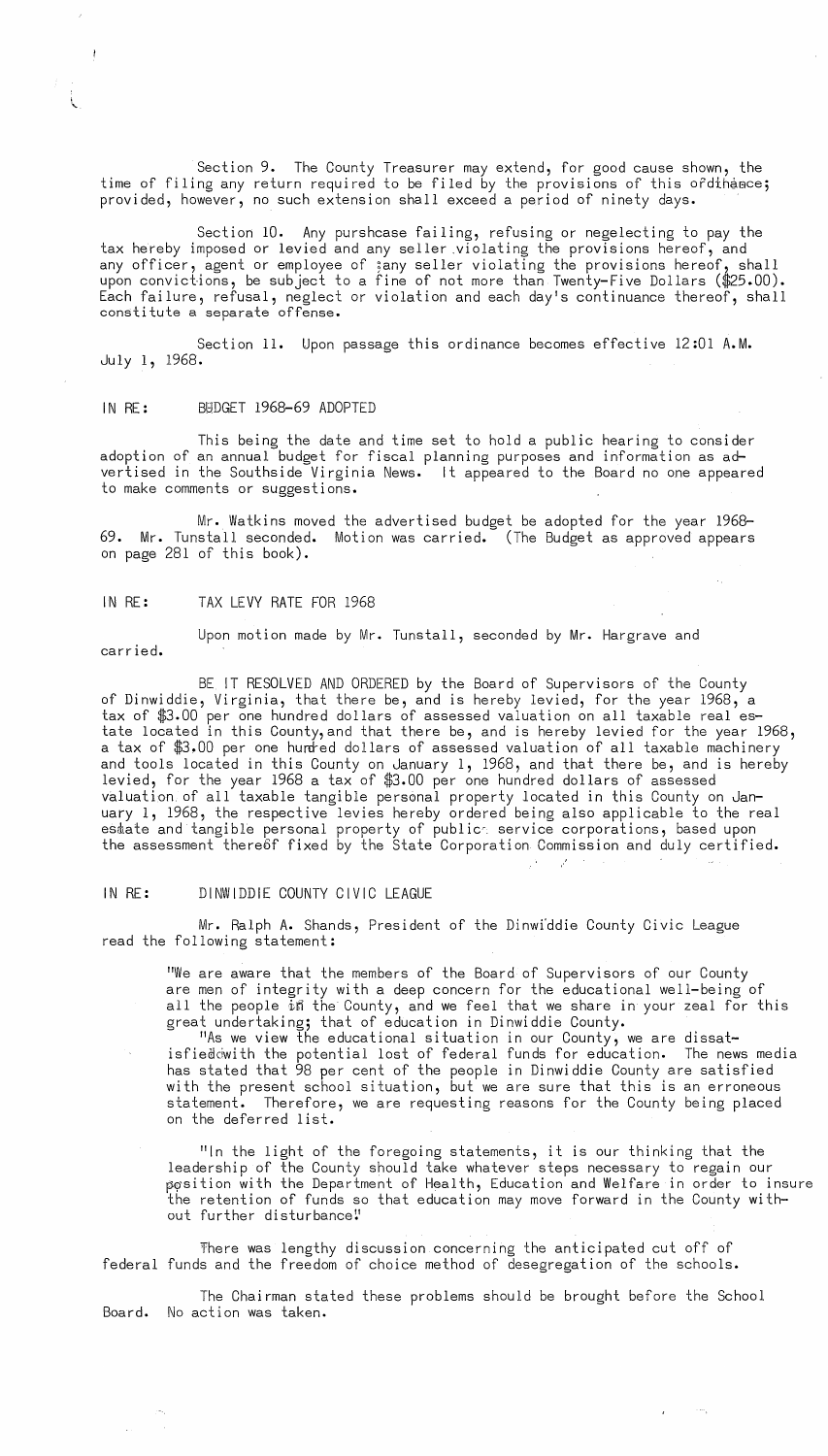# IN RE: LICENSED PRACTICAL NURSE PROGRAM

Mr. George Bokinsky, Administrator of Petersburg General H spital appeared before the Board and stated the Licensed Practical Nurse Pregramat the Hospital was available to adults and· students of Dinwiddie County. Mr. Bokinsky stated the cost to enroll amounted to approximately \$380 per applicant with other cost and services absorbed by the Hospital and the program. Mr. Bokinsky requested the Board of Supervisors to participate in the tutition cost either by a scholarship fund or direct loans. The Chairman stated this might be considered as a Ruritan Club project.

 $\Box$ 

Mr. Hargrave moved, Mr. Tunstall seconded, and the motion carried asking the Commonwealth's Attorney tp study the legality of the Board establishing a scholarship or loan fund to enable citizens to participate in this program.

# IN RE: MR. G. M. HODGE - STATEMENT OF THANKS

Mr. George M. Hodge, Superintendent of Schools stated on behalf of the School Board he appreciated the cooperation given to the School Board and himself by the Board of Supervisors during the past fiscal year.

IN REI: RESOLUTION OPPOSING RELOCATION OF WXEX-TV MAIN STUDIOS.

Upon motion of Mr. Tunstall, seconded by Mr. Winn and carried, all members voting "aye" the following resolution was adopted::  $\ldots$  .  $\ldots$  . Then  $\mathcal{L}(\mathcal{A})$ 

WHEREAS, WXEX-TV Channel 8 was assigned by the Federal Communication Commission to Petersburg, Virginia to better serve the public interest of Southside Virginia; and

WHEREAS, TV Channel 6 and 12 were assigned by the Federal Communication Commission to Richmond Virginia; and

WHEREAS, WXEX-TV Channel 8 owned by Nationwide Communication Inc. has now applied to the Federal Communication Commission for permission to move its now applied to the Federal Communication Commission for permission to move its main studio from. Petersburg to be contrary to the public interest of the people of Dinwiddie County and Southside Virginia.

NOW THEREFORE, the Board of Supervisors of Dinwiddie County does by this resolution express to the Federal Communication~its public opposition to this removal.

BE IT FURTHER RESOLVED, that a copy of this resolution be sent to the Federal Commuhication Commission in Washington, D. C. That a copy be sent to Nationwide Communication, Inc., and to Congressman W. M. Abbitt, calling upon him to convey to the Federal Communication Commission the opposition of this Board of Supervisors to ·the removal of the main studio of WXEX-TV from Petersburg.

IN RE: RESOLUTION CONCERNING SUTHERLAND MANOR SUBDIVISION STREETS

ol':> ..:.0-1

"..;) .... <sup>~</sup> .:.,:> rij (',,1 (I) 0 'l.") e;--i **rc;** t1"1

Ą

Upon motion of Mr. Winn, seconded by Mr. Watkins and carried the following resolution was adopted:

It appearing to the Board that Sutherland Drive, Woodland Road, and Beville Drive have been constructed and surfaced in accordance with State Highway Specifications and County Ordinance. Sutherland Drive beginning at a point on Route 460, approximately 0.60 mile east of Route 631 running in a southerly direction 0.32 mile to Dead End. Woodland Road beginning at a point on Sutherland Drive, 0.28 mile south of Route 460 running in an easterly direction 0.08 mile to Beville Route 460, approximately 0.60 mile east of Route 631 running in a southerly di<br>ion 0.32 mile to Dead End. Woodland Road beginning at a point on Sutherland D<br>0.28 mile south of Route 460 running in an easterly direction 0.0

Sutherland Drive running in a northerly direction 9.12 mile to Dead End.<br>
It further appearing to the Board that plat of this subdivis<br>
Sutherland Drive: Woodland Boad and Boyille Drive to baye a 50 foot right lt further appearing to the Board that plat of this subdivision showing |<br>Sutherland Drive, Woodland Road and Beville Drive to have a 50 foot right of way und the Said plat being recorded in Plat Book: 6, Page 29 with owner's sconsent<br>and dedication recorded March 21, 1967, Deed Book 131, Page 92.<br>2 "in width. Said plat being recorded in Plat Book: 6, Page 29 with owner's sc and dedication recorded March 21, 1967, Deed Book 131, Page 92.  $\,$ (i)

 $\bullet$  .  $\stackrel{\textstyle\bullet}{\textstyle\bullet}$  . In the set of the set of the set of the set of the set of the set of the set of the set of the set of the set of the set of the set of the set of the set of the set of the set of the set of the